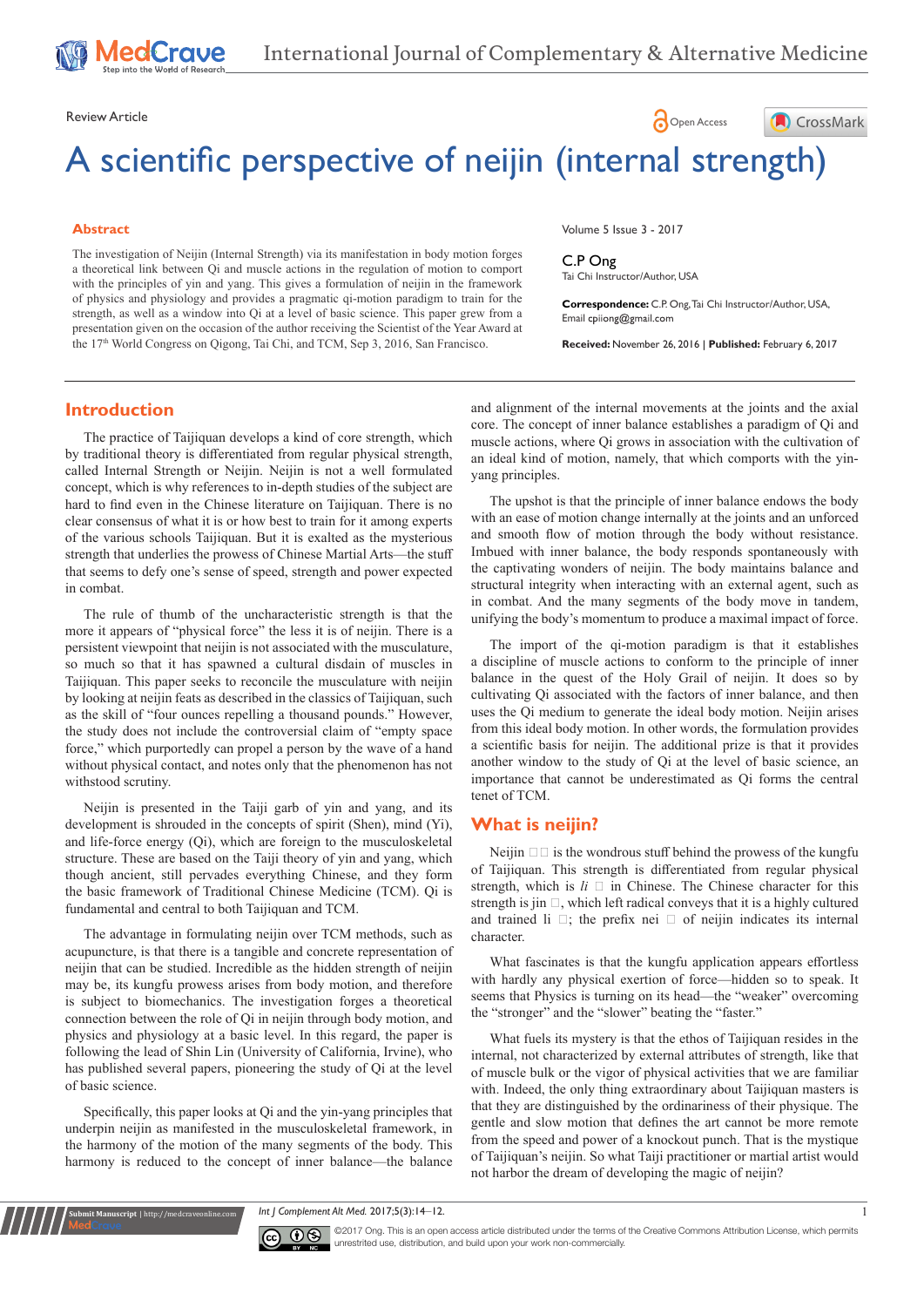For a quick answer of neijin, we can paraphrase Chen Xiaowang's explanation in an equation:

Neijin = Muscle actions + Qi

In explaining neijin, Grandmaster Chen Xiaowang says that the strength of Qi alone is not great, and the strength of muscle force without Qi is crude and inflexible.

The answer is encouraging as it indicates that one is building a store of neijin in the very practice of Taijiquan: The practice nurtures Qi and doing the movements entails muscle actions. For that matter, all oriental martial arts train to develop Qi (Ki in Japanese) as well.

But where is the stuff of neijin? Many have practiced Taijiquan for years without getting it. Not every Taijiquan practitioner can tap into neijin to beat back a bully. Neijin is illusive. That is what makes the quest of this soft strength of neijin fascinating and challenging.

So the quick answer of neijin needs a lot of supplementals in exposition. How does Qi meld in with muscle actions? A good place to start is at the waist. We use the waist to generate power actions in sports and martial arts, as well as at work, hence the term waist power. But waist power does seem mundane in light of the grandiose of neijin intimated. That may be so, but think about it—we ruefully fall far short of our potential to produce the waist power that the body is capable of, and we seem limited in our ability to improve upon it in training. Weekend golfers know well the limits of the range of their drives.

In fact, Taijiquan recognizes that the main source of neijin power lies in the waist region. The Chinese term for it is more specific, called  $\text{dang-yao}$  *jin*  $\square \square$ , which translates as waist-groin power. The terminology indicates that the power is derived from the pairing of the actions of the groin (dang) and waist (yao).

The eminent status of the waist-groin region is enshrined in the canons of Taijiquan.<sup>1</sup> The classical literatures are replete with references to the waist-groin as the center of control and the main source of power of neijin.

Control center is at the waist....

 $Z$ hu zai yu yao xing yu shou zhi

Mind intent commands, motion originates at the waist region

*Ming yi yuan tou zai yao ji*  $\Box$  $\Box$  $\Box$  $\Box$  $\Box$  $\Box$ 

Be attentive at all times to the waist region

 $Ke$  ke liu xin zai yao jian  $\square \square \square \square \square$ 

Relax completely the abdomen and qi soars

Settle the tail bone centrally, and the spirit rises to the top

*Fu nei song jing qi teng ran*  $\Box$  $\Box$  $\Box$  $\Box$  $\Box$  $\Box$ 

*Wei lv zhong zheng shen guan ding*  $\Box$ 

Mind as the commander, qi as the signal flag, and waist as the banner

 $X$ *in wei ling qi wei qi yao wei dao*  $\Box$ 

The study of waist power through the lens of Taijiquan shines the light of science at neijin as it manifests in the body, and opens up the esoteric Taiji yin-yang theory and the role of qi in the musculoskeletal framework. Generating waist power requires the play of the pelvic

platform, called the kua  $\Box$ . Thus, Taijiquan places the greatest emphasis on the kua in practice.

# **The biomechanics of waist power**

In generating waist power, the upper body rotates in one direction, and the lower body turns in the opposite direction in mutual support. Where should the division of the rotational motions between the upper and lower body be? If only the shoulder and chest were turning to power the upper body action, the rest of the muscles below would be underutilized, a common flaw.

If the division of the rotations occurred at the knees, then the muscle mass below would have to support a much larger mass above, which would cause injuries to the knees or ankles. The division at the kua junction represents the most proportionate distribution of muscle masses between the upper and lower body, which can be seen in the power actions of Figure 1.



**Figure 1** Rotational motions at the waist-groin junction.

There is another crucial anatomical factor to waist power. The vertebral column ends at the sacrum which sits on the pelvic (iliac) base at a "plane" joint, called the sacral-iliac joint (SIJ). The SIJ forms the hub of the transfer of forces between the upper and lower body via the three levers, the spine and the legs through the pelvic platform.<sup>2</sup>

The hub function of the SIJ has actually been described in the Taiji classics as well:

If the body cannot maneuver to take timely advantage (*de ji de*   $\mathit{shi} \ \Box \ \Box \ \Box$ ), then the problem is at the waist and legs.

Strength is released from the spine, supported by the legs, stepping with body following in accord.

*Li you ji fa bu sui shen huan* 

### **How does the body comprehend force?**

Force arises when there is a change in motion. The change in body motion that we have cognition of occurs in two ways. The first is the contractile actions of muscles, which produce body motion. We are not cognitive of the contractile force of the muscles but we have cognition of the motion. The second is the change in body motion wrought by an external agent, for example, when we run into a wall or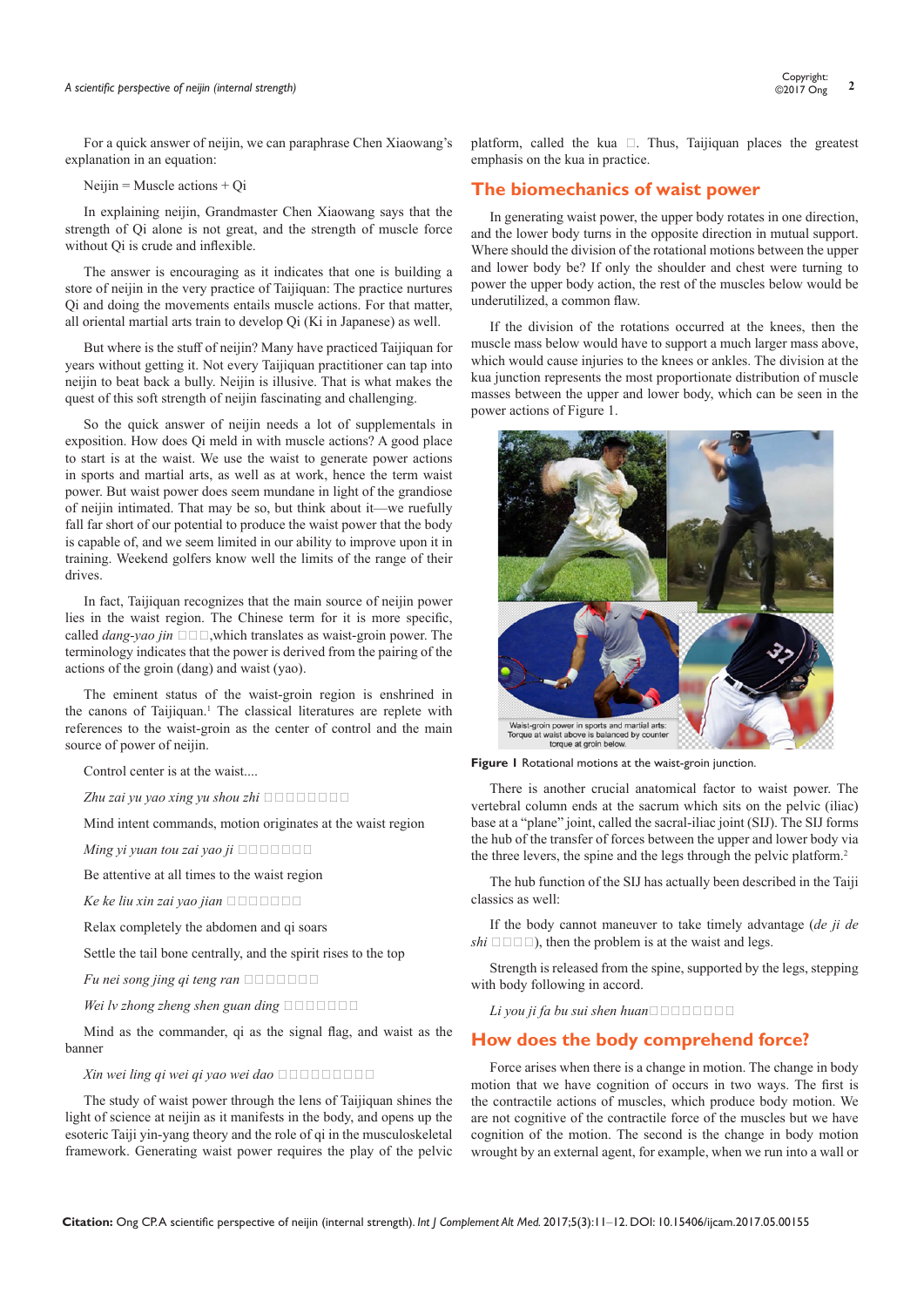# *A scientific perspective of neijin (internal strength)* **<sup>3</sup>** Copyright:

are hit by a moving object. We have direct cognition of the force that results from this change, often from the injuries sustained.

We may associate force with the speed of the fist but we are not conscious of the biceps and triceps contracting and working in antagonistic pairs to produce the motion. But what is the force of the punch? We appreciate the force imparted when it inflicts a bloody nose—in the impact of the collision between the head and fist. But there would be much less drama if the fist struck a pillow instead. So the force of a punch is not the same; it depends on what is struck.

The force that the body comprehends is the force that results from a change in its motion, more precisely, its momentum (mass x velocity). This is expressed by Newton's Second Law of Motion:

Average Force = Change in Momentum/Time duration of the change.

From the Law, the key to producing more force is to generate more momentum by increasing speed or involving more body mass. However, it is complicated in practice as body motion is not uniform. Body motion is a composition of the movements of many segments. The issues of generating greater momentum involve several factors:

i. The body segments moving coherently in unison

ii. The alignment of muscle actions.

iii. The spinal rotation due to torsion by the Spinal Engine<sup>3</sup>

iv. The role of the fascia in force transmission.

In other words, the force that we produce—that which arises from a change in momentum—would be maximal if the internal momentum of the body is harmonized in unison. That is, generating strength is very much about regulating to harmonize body motion, not just about increasing body or muscle mass.

Here we study the movements of body segments and the alignment of muscle actions in generating momentum, but mention only in passing the other two factors, which will be topics of another paper.4

#### **Inner balance**

Taijiquan's game plan to generate greater momentum is to regulate the body segments to move in unison. The traditional theory couches this in the principle of harmony and articulates that the art be in accord with the Taiji principles of yin and yang, the main one of which is yinyang balance. This yin-yang harmony pervades everything Chinese in food, arts, music, fengshui, etc. In Traditional Chinese Medicine (TCM) health is a good store of the life-force energy, Qi, circulating in harmony.

The problem is that there is no quantitative analysis in Taiji theory to tell us what the balance of yin and yang is. However, in the manifestation of yin and yang, we can develop cognition of excesses or deficiencies of yin or yang, and hence of yin-yang imbalance. So in essence, Taijiquan methodology is cultivating the cognition of yin or yang in terms of deficiencies or excesses of muscle actions underlying body posture and motion. In Taijiquan training we are learning to discern yin-yang imbalances in the musculoskeletal framework.

In other words, we find the meat of yin-yang imbalance in the muscle actions underlying body motion and posture. We thus study muscle actions and qi dynamics and seek harmony between them in the context of generating dang-yao jin (waist power) to find and comprehend neijin. This is the modus operandi of Taijiquan to

incorporate qi in the application of the yin-yang metaphysics to the art of body motion.

In this paper, we refer to the yin-yang balance of Taijiquan as inner balance, which is a state where the muscle actions underlying body posture or motion are not excessive (yang) or deficient (yin), independent of the loads on the body. Once we have cognition of the errors of muscle actions—excessive or deficient—we can work to resolve them towards a better state of balance. But, even as this points to a pragmatic approach, we encounter the practical problem of resolving imbalance. We cannot allocate so much muscle actions here and so much there to resolve the imbalance as in a scale balance nor are we cognitive of the muscle actions directly.

However, we can cultivate cognition and sensations of the effects of the errors of muscle actions. An instance of this is illustrated in a medical checkup where the doctor puts a stethoscope on your chest and asks that you breathe in. In doing so, the chest is heaved up, and the body becomes top-heavy, which falls easily with a gentle nudge. While the body is in physical balance, its inner balance is compromised—the abdomen is hollowed, weakening the support column of the midsection internally, and rendering the structure less able to keep balance. The body can learn from the top-heaviness as an effect of yin-yang imbalance of muscle actions.

We commonly introduce internal imbalance in the body structure in routine actions, such as when we raise a hand high up excitedly to attract attention. This shows that there are many combinations of muscle actions underlying a body posture and motion. For mundane activities the differences of the muscle support do not matter much, but in sports they determine the performance outcome. What should be the preferred combinations of muscle actions for a given body posture or motion? Taijiquan's answer is inner balance, namely, those combinations of muscle actions with lesser errors of yin-yang imbalance.

So training in Taijiquan is all about regulating body motion to harmonize the muscle actions to cultivate inner balance. The immediate import is a consolidation of the body's physical balance with a huge payoff of health benefits, which is well-studied. By reducing the errors, the muscle actions become better aligned and balanced, and thus the body's internal momentum becomes more harmonized. As we shall see, in the course of training, qi is also developed.

Think of the prize of inner balance thus: The force that ensues in any action is maximal and body balance remains intact. However, the problem of resolving the muscle actions still remains and of which we have no cognition. How do we get the body to listen?

#### **Neural responses**

The responses of neurobiology work very well for our bipedal balance and functionality, but not so when we need to summon the muscles necessary to power performance actions in sports. Golfers have the comparable muscle masses to deliver long drives, but train as hard as they like, few amateur players can improve significantly their golf range. We cannot at will elicit neural responses to fire the right combination of muscles. We cannot recruit the muscles directly even if we know which ones to recruit.

Moreover, the body is stubborn in its neural responses to recruit muscles, out of habits and convenience, which can bring harm to the body. For example, in picking up a box, the hands reach out and the body leans forward. The back muscles fire by reflex to keep the body from falling over in the leaning posture. In lifting the box, the weight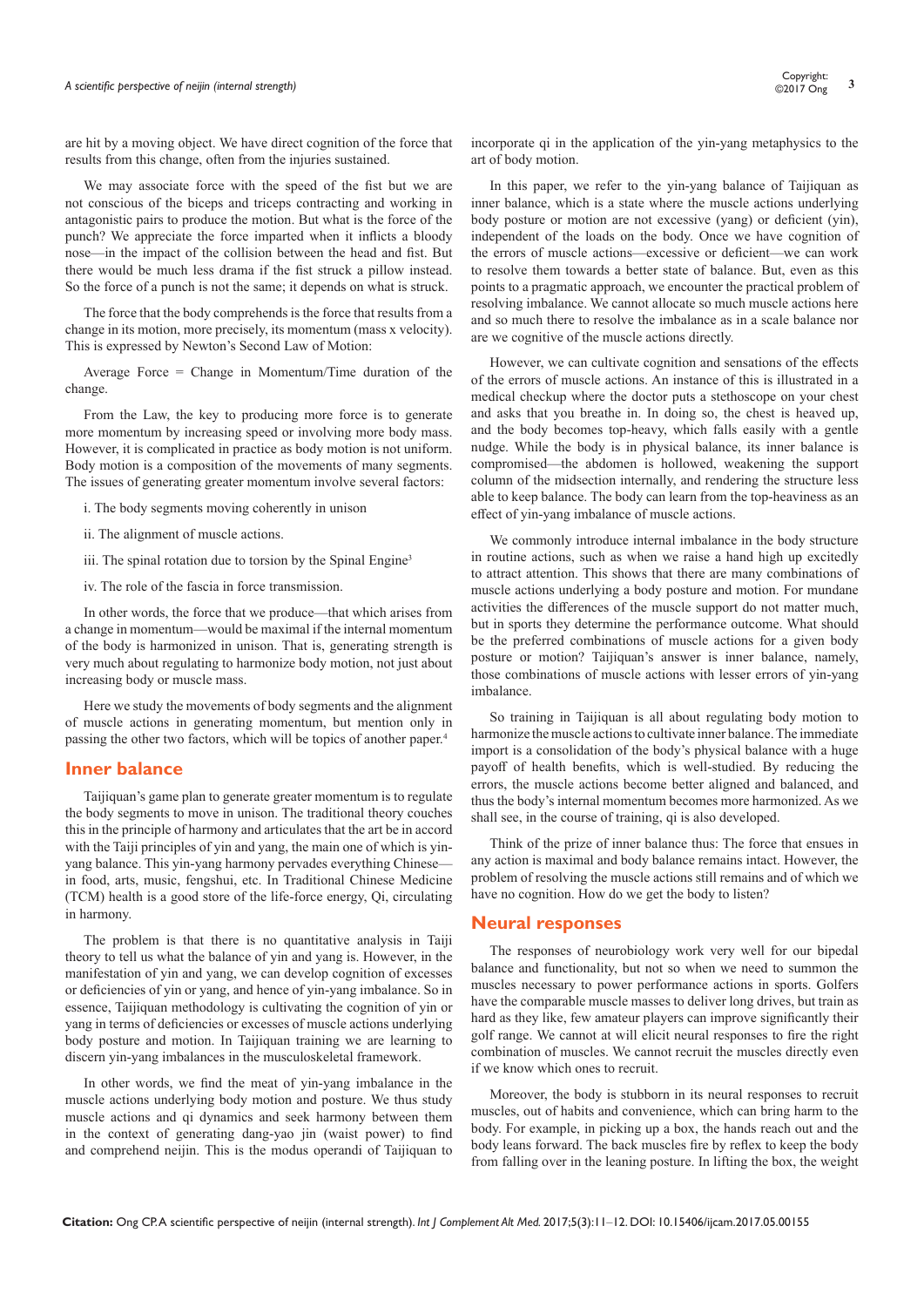pulls the body further down, requiring more muscle actions to keep balance. As a result, much of the muscle power goes to the reflex response to keep balance, and less to do the task at hand. There is no feedback of the debilitating effects of the muscle actions with regard to bad postures that can cause chronic backaches. One could move closer to the box, squat down to lift the box with better leverage with the aid of the leg muscles. The body can learn and incorporate from the discomfort of the strain as a feedback of the ill effects of posture due to muscle actions.

Similarly, in throwing a punch, the muscles closer to the fist tend to dominate. This dominance causes the arm to lunge forward, cutting the muscle power of the rest of the body to the action. The body again can learn to sense and associate the inadequacy of the punch due to the poor alignment and timeliness of the muscle activations.

Although we are presumed to have control of the voluntary movements in the somatic nervous system, we have no direct control—we have no communication with the muscles. The control we have is only at the command level, at the top hierarchy of the motor system. For instance, we have control at the command level, to touch the nose or ear, but we have no cognition of the multitude of neural activities in feedback and signal between the command and the innervation of the complex of muscles that result in the action.

There is a huge gap of neural activities between the command and the innervation of muscles that produce the motion at the bottom hierarchy. Training is at the mercy of this gap of neurobiology that we have no cognition of <sup>5</sup>. What sensory feedback data can we rely on in this gap to guide a preferred combination of muscle actions of the command?

To overcome this problem, Taijiquan resorts to the yin-yang theory to cultivate qi to bridge this gap via the yi-qi-motion paradigm:

#### $Y_i$  dao qi dao ahen dong

Command arrives and activates qi; qi arrives and activates motion. In the response to the yi (mind) command at the top hierarchy, Taiji uses qi, developed in the training, to signal and guide the activation of muscles underlying the action or movement commanded. In other words, qi energy conveys the command to the muscle innervations that result in the movement (*yi qi yun zhen*  $\square \square \square$ ), and to receive feedback data of the action. This signaling and sensory role of qi is developed by relating the nurturing of qi with the underlying muscle actions as they are being resolved towards inner balance, which is discussed next.

## **Fangsong and qi**

Although we take  $Q_i \square$ , the life-force energy, as given in Traditional Chinese Medicine (TCM), we can think of it as a composite of bioenergy, namely, any energy involved in biological functions and processes. There are bio-indicators that inform us of biological needs and functions. For instance, hunger is a biomarker associated with low food fuel, short of breath with low oxygen, cold with negative temperature gradient, pain with bodily harm and damage, feeling good with seratonin, etc. (emotions are more complicated, being triggered by a torrent of neural signals and hormonal changes). Thus, qi bioenergy becomes interesting if it can be associated with biomarkers. Then we can discern changes in the qi energy levels by their biomarkers.

Thanks to the pioneering work of Shin Lin and his research team, we can identify some bioenergy as surrogates of qi. They have quantified increases in the following physiological and bioenergetic changes due to Taijiquan or qi-energetics exercises: a) blood flow (perfusion), b) state of relaxation as indicated by heart-rate variability and brain-wave analysis, and c) bioenergy emission in the form of heat, light (photon counts), electrical charge, and conductance at acupuncture points.<sup>6</sup>

The first qi sensation of Taijiquan or qi-energetics exercise most commonly felt is tingling and warmth in the hands, due to increased blood flow or perfusion. However, Taijiquan relies more on changes in the bio-energy associated with the balance and alignment of muscle actions in the cultivation of inner balance. The initial sense of muscle actions is derived from their internal imbalances. The imbalances give rise to the experience of discomfort of tenseness or unease of motion.

To illustrate this imbalance at a basic level, extend an arm out and hold it in balance. The arm is in physical balance but the muscle actions supporting it can vary, for instance, when held stretched out or let to droop. Holding the arm up for ten minutes, tenseness and aches would set in, which indicates excessiveness in some muscle actions. Upon sensing the stress of discomfort, a symptom of the internal imbalance, the body triggers a reflex response of relaxation, which brings some relief.

This response is called fangsong, which is "to relax and let go." The reflex response, operationally, is a reset of the muscle activations, which improves the state of support with less stress—a consequence of the law of minimizing energy use in biology. This resettling into another combination of muscle actions is accompanied by an ease of flow of motion, and is sensed as qi energy, a biomarker of reduced tenseness.

The fangsong-relaxation response represents the rudiments of a tool, which we also call *fangsong*  $\Box \Box$ , that resolves the errors of internal imbalance of the muscle actions. Taijiquan practice develops this fangsong tool to reduce the errors of muscles actions, which equate to the nurturing of qi energy—the more the errors are reduced by fangsong, the more the qi.

The qi sensation is due primarily to a coherence of bio-energy in a better state of balance of muscle actions, derived from the lessening of the stress of tenseness or stiffness, and the ease of motion flow and transmission at the joints, together with a better blood flow and perfusion. These are mostly the somatosensory data from receptors in the ligaments, tendons, muscles, as well as from pressure and temperature of movements (kinesthesia) and receptors of position in space and of balance (proprioception).

#### **Inner and axial movements**

Taijiquan practice, motivated by dang-yao jin, is primarily concerned with the problem of the inner imbalance of the axial motion of the spine and the appendicular motion of the limbs, namely, the errors of excessive or deficient actions of the core axial muscles and the muscles of appendicular skeleton. Locally, at the joints, the concern is with the inner balance between the actions of the inner muscles that secure and stabilize the structure and the outer or prime-moving muscles that move the segments, namely, the internal movements.

We respond quite well and readily in the movements of the arms and legs, but are not very aware of the axial movements of the spine. We are not very clear of the muscle actions at the joints—the internal movements. The prime-moving appendicular and outer muscles tend to dominate in actions, which causes that of the internal and axial movements to lag. That is the main source of errors of muscle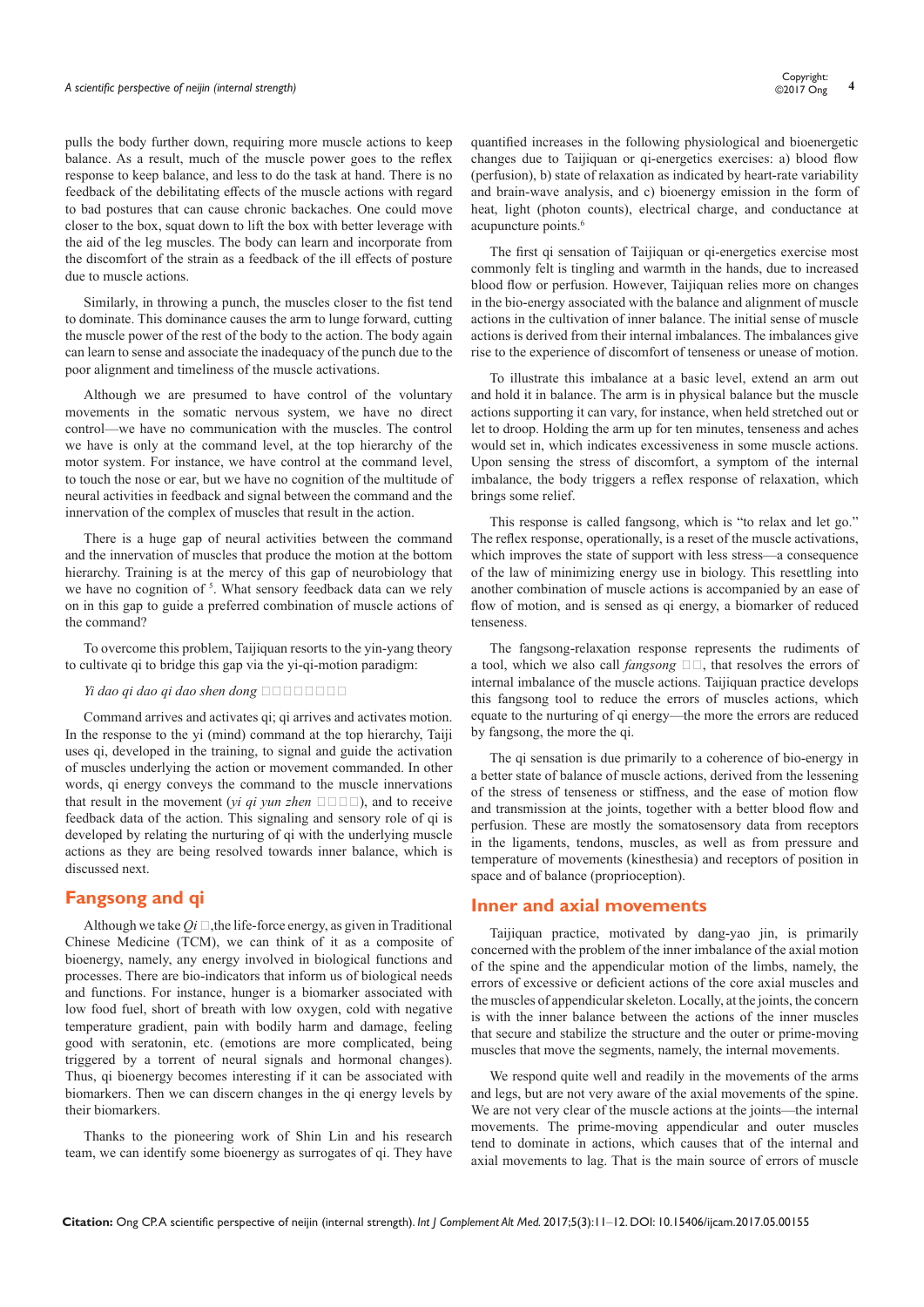activations, which is what confounds training in the art of body motion.

The slow-motion and deliberative fangsong methodology works to rein in the dominant muscle actions, and allows the inner muscles to fire more so that the internal and axial movements can better align and balance in the actions. This induces more optimal muscle activations at higher levels, which leads to more coherent bioenergy. The higher activation levels of the muscles are often experienced as a surge of heat in practice, registered as qi. The body learns to associate the elevated qi energy as a biomarker of better balance and alignment of muscle actions. This association in time grows the qi as a more defining marker to regulate motion of inner balance.

In the stepping movements of Taijiquan practice the body settles stably in the substantial foot as it steps forward, say. One can see that compared to walking, the muscles are working at a higher level of activation in the weighting of the body in the solid foot and the slow pushing of the body forward. The relative increase in the bio-energy of Taijiquan play is measured by Shin Lin and his research team—the activation level of the quadricep muscles is found to be raised 2 to 4times more than in walking.<sup>7</sup>

To recapitulate, fangsong works in a passive mode—it resettles the muscle actions so that the outer muscles that move body segments become better aligned and balanced with the inner muscles that secure and stabilize the joints and structure. In this way, the errors of muscle actions that are too yang (excessive) or too yin (deficient) are reduced, and in conjunction, qi is cultivated under the varying load conditions of the body. The key point here is that the qi energy thus developed becomes a biomarker associated with the factors of fangsong resolution of muscle actions to seek inner balance. This point cannot be overemphasized, that the qi grows in time to sufficient maturity and is used as a marker to regulate Taijiquan motion via the yi-qi-motion paradigm.

#### **Regulating breath and fang song**

Regulating breath is very much a part of qi energetics. The Chinese character for breath is  $qi \square$ , the same as that for what is designated as bioenergy qi. They do seem to be different things, but the nurturing of qi must attend to breath. Indeed, the early literature refers to qi energetics as *daoyin tu'na*  $\square \square \square$ , which means "calisthenics and breath."

We may take breathing for granted, but we certainly have to attend to it when we run out of breath. Panting for breath is stressful, which clearly is not conducive to fangsong and qi nurturing. We slow down to catch our breath, a natural way to regulate it. We check our breath so that we do not overexert. We regulate our breath rhythmically in lap swimming and long distance running.<sup>8</sup>

Regulating breath by deep breathing nurtures qi. However, improper deep breathing can affect fangsong and qi. In taking a deep breath, the ribcage is often raised, bracing up the chest, which causes tenseness. Taking a deep breath in a state of anxiety calms the mind and relaxes the body. Deep breathing as well as holding the breath can be disciplined not to be stressful in regulating breath.

There is usually a regimen to regulate breath in qi-energetics practice, to inhale in this movement and to exhale in that. However, Taijiquan does not prescribe a fixed breathing regimen to dictate movements in practice. The many movements of Taijiquan are sometimes practiced in varying tempo, which cannot fit into a strict breathing pattern.

Taijiquan at the beginning adopts "natural breathing" to regulate breath—breathe as the practice demands, like a carburetor, so that breathing can be at ease with no burden. Note that this works well with the slow-motion practice. However, some common rules in breathing guide the practice, such as: exhale when issuing a power action like throwing a punch, and just before, inhale on gathering energy; inhale on raising and exhale on lowering; inhale on opening and exhale on closing, et al.

The rationale of natural breathing in Taijiquan is for the breath to follow the fangsong resolution of nurturing qi. That is, regulate breathing to follow the movements, not the other way around, where breath dictates movements. Let the breath follow the fangsong in the muscle activations at the joints. As qi is nurtured in fangsong together with the constant attentiveness of the breath following the fangsong, the breath becomes adhered to the qi. In other words, after an arduous process of training, the breath qi becomes unified with bioenergy qi in practice, affirming the usage of the same Chinese character for both.

In the fangsong play of the kua, the breath is trained to follow the movements of the diaphragm and the abdominal muscles, and in time, natural breathing develops into abdominal breathing. However, to reemphasize, the practice is mindful not to let the abdomen contract fully like a bellows, which would then hollow out the midsection, causing internal imbalance. At the more advanced level of practice, the abdominal breathing develops into "reverse abdominal breathing," which gives versatility to abdominal contraction to maintain qi connection to the legs. This qi connection is consolidated by the breath following the fangsong of the hip-joints and feet, which leads to "breathing with the heels," as noted by the Taoist sage, Zhuangzi  $(361 - 296$  B.C.).<sup>9</sup>

### **The tao of fang song**

Getting back to the pragmatics of fangsong, the soft yin-yang logic does not lend to reductionism that offers quantitative measures of values in balance. And the fangsong tool can only be applied to discern imbalance and to reduce the errors of excessiveness (yang) or deficiency (yin). How does Taijiquan practice ensure that the fangsong process leads to a path of convergence to inner balance?

Two crucial factors of fangsong must be developed to lead to convergence. One, fangsong is an organic tool, so must be refined continually to penetrate the ever deeper vestiges of the errors of muscle actions. And two, the attentiveness to the practice must develop as meditation to inspire the increasing concentration needed in the fangsong operation. The meditative component becomes more important as the practice advances and its development is necessary to sharpen and refine the fangsong tool.<sup>10</sup>

The good news in this regard is that Taijiquan is far easier in practice than in theory. You simply apply fangsong to resolve imbalance as it is perceived. The methodology only requires that you stay in the middle ground between not too yin and not too yang. For that, you have to be constantly mindful and attentive, so that you are aware of the errors and their resolution by fangsong with the concomitant qi.

In practice the theory unfolds thus: At the advanced stages, when qi is sufficiently developed, the fangsong tool relies more on qi as a medium to discern and resolve the imbalances. Gradually the qi is used to modulate motion. The stronger qi translates as an indicator of more aligned and balanced muscle activations. The recipe of attentive meditation is the refining of the fangsong tool to get at the subtler errors. In this way, by staying in the "middle ground," as the margin of errors tapers under the ever sharpening fangsong tool,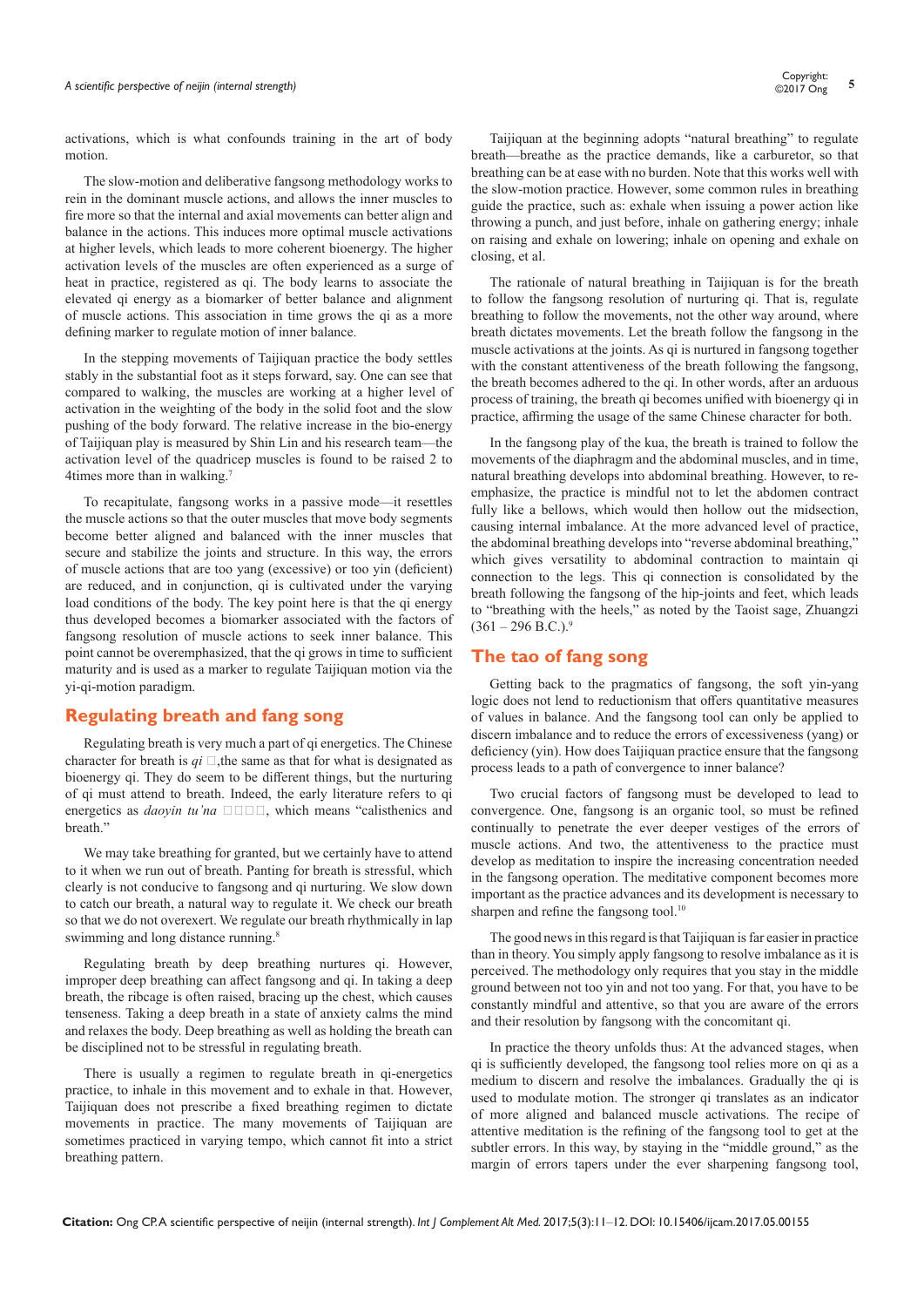# *A scientific perspective of neijin (internal strength)* **<sup>6</sup>** Copyright:

the path eventually converges to inner balance. This represents the quintessence of the Tao of "doing without doing" (*wei wu wei*  $\Box \Box \Box$ ).

In the meanwhile the yi-qi-motion paradigm is realized in the maturity of qi development: The yi-command stirs the qi; the qi dynamics drives the motion, forging the unity of qi dynamics (internal) and motion (external). This represents the unity of the internal and external—*nei wai jie he*  $\square \square \square$ . In this way, the yi-command at the top hierarchy transmits via qi to muscle innervation at the bottom hierarchy in the discipline of Taiji motion.

## **The kua junction and dantian centrality**

The hard part really is not the science, but the training to deliver the goods of neijin. We have "hundreds of joints" and checking through the imbalances at each one of them is clearly formidable enough as an undertaking, but what makes it nigh insurmountable is that resolving the errors at one joint requires recalibration at the other joints because of the tensile integrity of the body frame.

Ironically, while the problem is one of systems science, we again find a practical solution in the same traditional theory of yin and yang and qi. Guided by the Principle of Three Sections and the Principle of Three Harmonies,<sup>11</sup> the complex of joints are divided into sections or correspondences of three for the fangsong resolution to work through systematically, and then through further subdivisions in refinement. But more than a scheme of simplification, the principles guide the transmission of motion through the joints and build the harmony of the correspondences of joints.

For instance, the fangsong in the correspondence of the shoulder and kua aligns and balances the internal components of the torso, thus harmonizing its internal motion and momentum. In an example of the three-section classification, the leading direction of the hand (as the extremity section) induces the driving force at the shoulder (as the root section), to transmit smoothly and timely through the elbow (the middle section). The theories are embodied in the Ten Essential Principles of Taijiquan by Chen Changxin (1771-1853), the 14th Generation Patriarch of the Chen Family Taijiquan, and are discussed more fully in the author's book.12

In essence, the principles reduce the issues of the myriad joints to the kua junction serving as a base of reference in the fangsong resolution. This reinforces the eminent status of the kua junction as the division between the upper and lower body in generating waistgroin power, discussed earlier. In practice, it means that the fangsong resolution involves a continual play of muscle actions of the pelvic platform and of the SIJ and the hip joints (Figure 2).

More importantly, the constant reference to the kua is nurturing a centrality of motion at the midpoint of the junction. This midpoint coincides functionally with the dantian  $(III)$  location, which is also at the same level of the SIJ. The principle of the centrality of the dantian affirms the SIJ as the hub of the transfer of forces between the three levers, the spine of the upper-body and the legs of the lower body.

From the qi perspective, the referencing to the dantian in fangsong creates a qi connectivity between the joints and the dantian, and thus a web of qi connectivity centered at the dantian. The upper-limb movement is always qi-connected through the dantian to the legs anchoring on the ground via a path of qi dynamics.

In other words, the fangsong resolution is cultivating qi that accentuates the centrality of the dantian—filling up the lower abdomen with qi and breath qi and concentrating at the dantian, which is appropriately called dantian qi. Thus, the practice of fangsong of the myriad joints to attain inner balance is reduced to cultivating the fullness of dantian qi to establish the centrality of the dantian.<sup>13</sup>



**Figure 2** The muscles of the pelvic platform and the three levers.

The fullness of dantian qi signifies that the central status of the dantian is formed (*yi dantian wei hexin xing cheng*  $\Box$  $\Box$  $\Box$  $\Box$  $\Box$ ) and represents the mastery of the art. The establishment of dantian centrality means that in the yi-qi-motion paradigm, the guiding qi is the dantian qi. This brings to fruition the central control at the dantian and inner balance is achieved. Qi dynamics and motion—internal and external—are unified in accord with the Taiji principles. Neijin is born of this motion.

# **Explosive release of energy-fajin**

A most illustrative manifestation of neijin is the fajin  $\Box$   $\Box$  action. Fajin is an explosive release of energy in an action. When the body's entire energy is harmonized and directed in the release, the power of the fajin is mesmerizing and never fails to impress. The crisp power of Chen Xiaowang's signature fajin exemplifies the unison of body motion and momentum, as captured in the video link.<sup>14</sup>

Let us revisit the biomechanics of dang-yao jin (waist-groin power) to review neijin in the fajin of a punch. The two crucial factors in the execution are: 1) the mutual support between the upper and lower body motion and 2) the body's rotational motion. At the kua junction, both factors are integrated to produce the torque action and reaction in mutual support and balance.

The mechanics of rotating the torso at the spinal axis seems easy enough, but the torso is not a simple solid piece. Structurally, the torso consists of the top-heavy ribcage hanging on the upper part of the vertebral column, which lower end, the sacrum, sits precariously at the pelvic base. The structure may fit perfectly in the musculoskeletal framework, but it is inherently unstable. Unsound as the skeletal structure may be, dressed up in muscles, it is an engineering marvel that gives us our remarkable bipedal functionality and balance. Nevertheless, it is very tricky to exploit the engineering design to deliver the power of neijin.

We want the torso to move as one unit in the action, but often the left and right sides of the body do not act in sync. For instance, in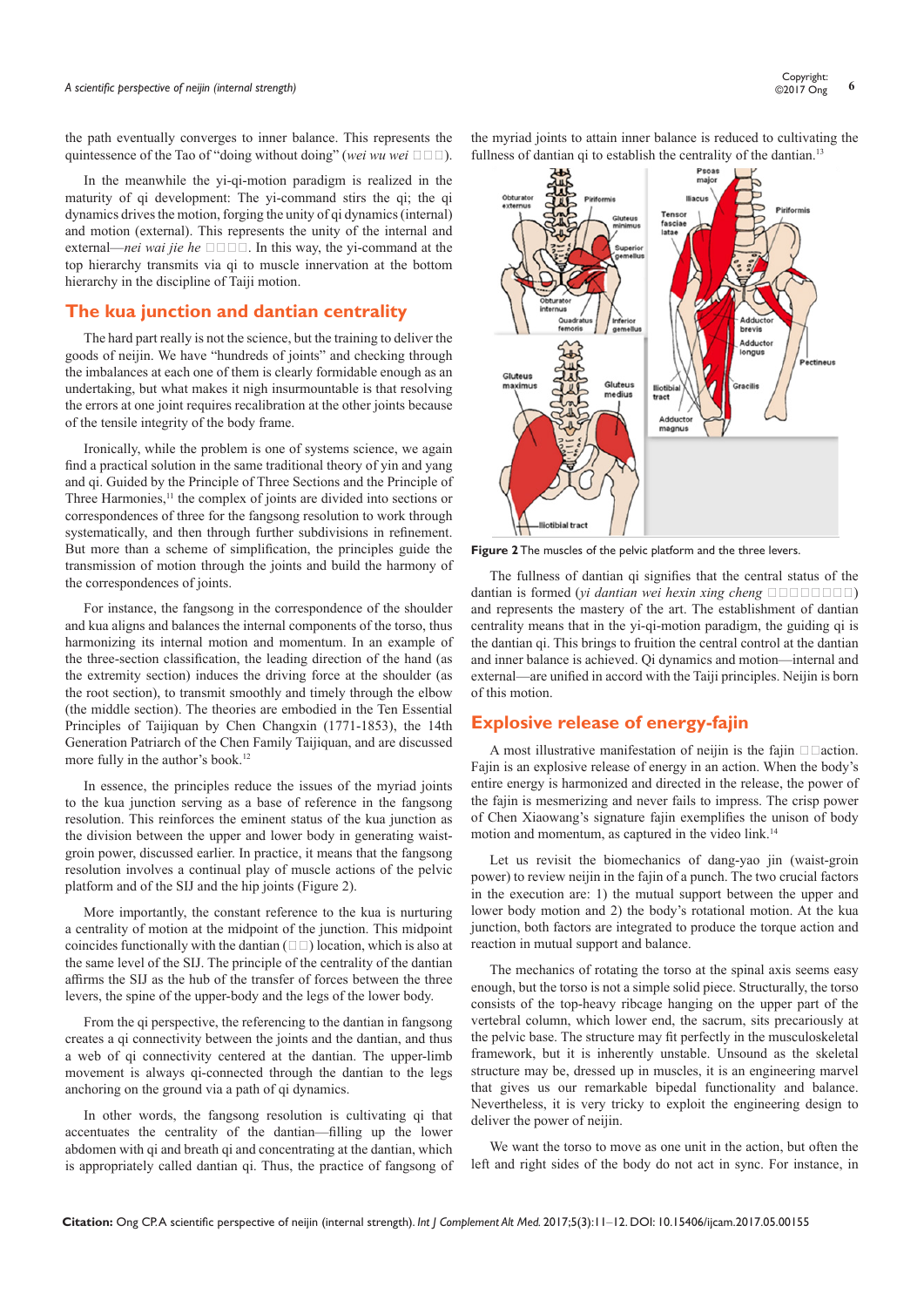# *A scientific perspective of neijin (internal strength)* **<sup>7</sup>** Copyright:

the anxiety to strike out fast, in say a right-hand punch, the right side tends to dominate, which causes a drag on the left part of the body. Golf has a simple exercise to condition the left and right sides to move in sync—turning the body with a broomstick held against the back.

We also want the torso to turn at the kua junction, but we are predisposed by our walking gait to turn at the chest level (at the T12/ L1 vertebrae). As noted earlier, this would deprive the torso of the momentum of the mass of the midsection. The rotational problem is compounded by the torsion introduced in the spine by lateral flexion due to the spinal curvatures.<sup>15</sup>

These issues are resolved by Taijiquan's cultivation of inner balance. The fangsong applied to the shoulder-kua correspondence works to balance and align the many muscles of the torso (the lats, gluts, pecs, deltoids, traps, et al.) with the core axial muscles that maintain the integrity of the spine. The discipline of inner balance unifies the internal movements of the torso, thus its internal momentum.

We can now appreciate the gruesome demand of the practice of stationary horse stance in Chinese Martial Arts, a basic training to settle the torso into the kua. The practice of throwing the same punch thousands of times and of standing stationary in a horse stance in the years of kungfu training are to connect the shoulder and kua to turn as a unit in motion, thus packing the punch or action in unified momentum without losing balance and control.

The practical import of the continual fangsong play of the kua to establish dantian centrality is to facilitate the ease of motion and force transmission at the SIJ hub and hip-joints via the pelvic platform. Incorporated in the control of the pelvic platform is the discipline of the spinal torsion due to the spinal engine, thus harmonizing the axial angular momentum.16 This harmony is necessary for the spine to unify with the kua's rotation to produce maximal dang-yao jin (waist-groin power).

The principle of inner balance is indeed comprehensive: It endows integrity of structure and balance and alignment of muscle actions at the joints. Driven by the dynamics of dantian qi, the internal movements of the segments are forged in unity. With the principle of harmony, the internal motion flows smoothly through the body unforced, with no obstruction; the left and right in sync, the upper and lower body are balanced in mutual support. This harmony is the fruition of the internal dimension of the Principle of Three Harmonies: the harmony of the heart (*xin*  $\square$ ) and mind (*yi*  $\square$ ), physical force (*li*  $\square$ ) and qi  $(qi \Box)$ , and tendons-muscles *(jin*  $\Box$ ) and bones (*gu*  $\Box$ ).

When motion regulated by inner balance is accelerated, what ensues is a refined and cultured expression of force that is explosive frightening and graceful at the same time. Guided at the dantian hub, the issuance of fajin flows forth balanced and unforced, so appears effortless with no visible exertion. Grounded on inner balance every muscle fiber and sinew are aligned in the fajin action. Not burdened by flaws of imbalance, the full potential of the body's energy is directed at the action, so that the fajin power delivered is consummate.

Actually, fajin is a simple action like stepping on the gas pedal. However, if the body is not Taiji regulated, it would be like a car not in tune, wheels unaligned, and tires uneven, sputtering off the road. Imbued with inner balance, the fajin motion transmits with no resistance through the body and emanates at the extremity like the crack of a whip, with the silk garment snapping crisply on the player's body.

The fajin action manifests the gang (hardness) yang character of neijin, where the limbs and body are summoned to move in unison, including the internal motion of the organs, tissues and fascia, thus

bringing all the momenta to bear in unity. There is an opposite yin, the rou (softness) of neijin, which characterizes the ease of change of the internal movements of the body, thus the liveliness of maneuverability.

# **The** *rou* **(soft) and** *gang* **(hard) of neijin**

The reason why the traditional Taiji theory works in the science of body motion is that the body responds to the organic logic of yin and yang. The body uses the yin-yang duality to access the force of neijin.

Force is a vector with two components, magnitude and direction. Our neurobiology sees and responds to force not in quantitative but relative terms. The body does not produce force vector of a desired magnitude and direction, but responds in interactions which results in a force, which may or may not be sufficient. For instance, when pushed in a tussle, we respond instinctively by pushing back to prevent from being shoved off and to fight back. This relies only on one component of the force, namely, its magnitude. And we know well that in a contest of strength, the stronger force would prevail in a linear dimension. The "natural" response of pushing back clearly is a poor strategy for a person of weaker disposition. We can mitigate the force's impact if we can maneuver the body to absorb and receive the incoming force at an oblique angle. But, the problem is that, once the muscle activations are committed in the response, the body tends to be locked in the posture, rendering it unable to change.

Neijin responds with soft (*rou*  $\Box$ ) and hard (*gang*  $\Box$ ) to result in the right force vector to counter the attacking force. The rou response allows the body to adjust internally to absorb and thus withstand the force at a reduced magnitude of impact. The maneuver uses the lively (*linghuo*  $\Box$ ) path of qi-connectivity centered at the dantian to do so, which is accorded by the Principle of Dantian Centrality. This is the skill of "using softness to overcome hardness" (*yi rou ke gang*  $\Box$  $\square \square \square$ ).

Neijin's strategy is to use the rou response to let the opponent's aggressive force be spent, and then follow with timely *gang* response to repel the attack with the formidable force that flows from unified internal momentum. In the *rou*response, there must be sufficient *gang*to support it, otherwise one would have been shoved off before any technique could come into play, and in the *gang* response, there must be *rou* to maneuver to accommodate unexpected changes to the load on the body. Most crucial of all, the principle of inner balance accords maneuverability in the instantaneous change between *rou* and *gang*, and maintains balance at all times.

The oft touted classic kungfu skills of Taijiquan.<sup>17</sup>

"Four ounces repel a thousand pounds" *Si liang bo qian jin* 四两  $\Box$   $\Box$  <sup>"</sup>Lead opponent's force to emptiness" *Yin jin luo kong*  $\Box$   $\Box$   $\Box$ 

""Borrow force to strike back" *Jie li lai da ren*, **EDDE** 

and the *qinna*  $\Box$  joint-locking skills, all rely on the liveliness of the change of *rou* and *gang* of *neijin* in the application..

In short, the magic of the consummate force of neijin lies in the response of the right measures of *rou* and *gang* that imparts the rou liveliness in the interchange, and the *gang* explosiveness of power in the unified momentum.

The good news for a golfer is that the will no longer be elusive. The buildup of neijin in Taijiquan's practice can always be tapped upon to produce the waist power needed in the swing.

#### **The triple gems**

The achievement of Taiji balance does not bestow just one gem, but the triple gems: